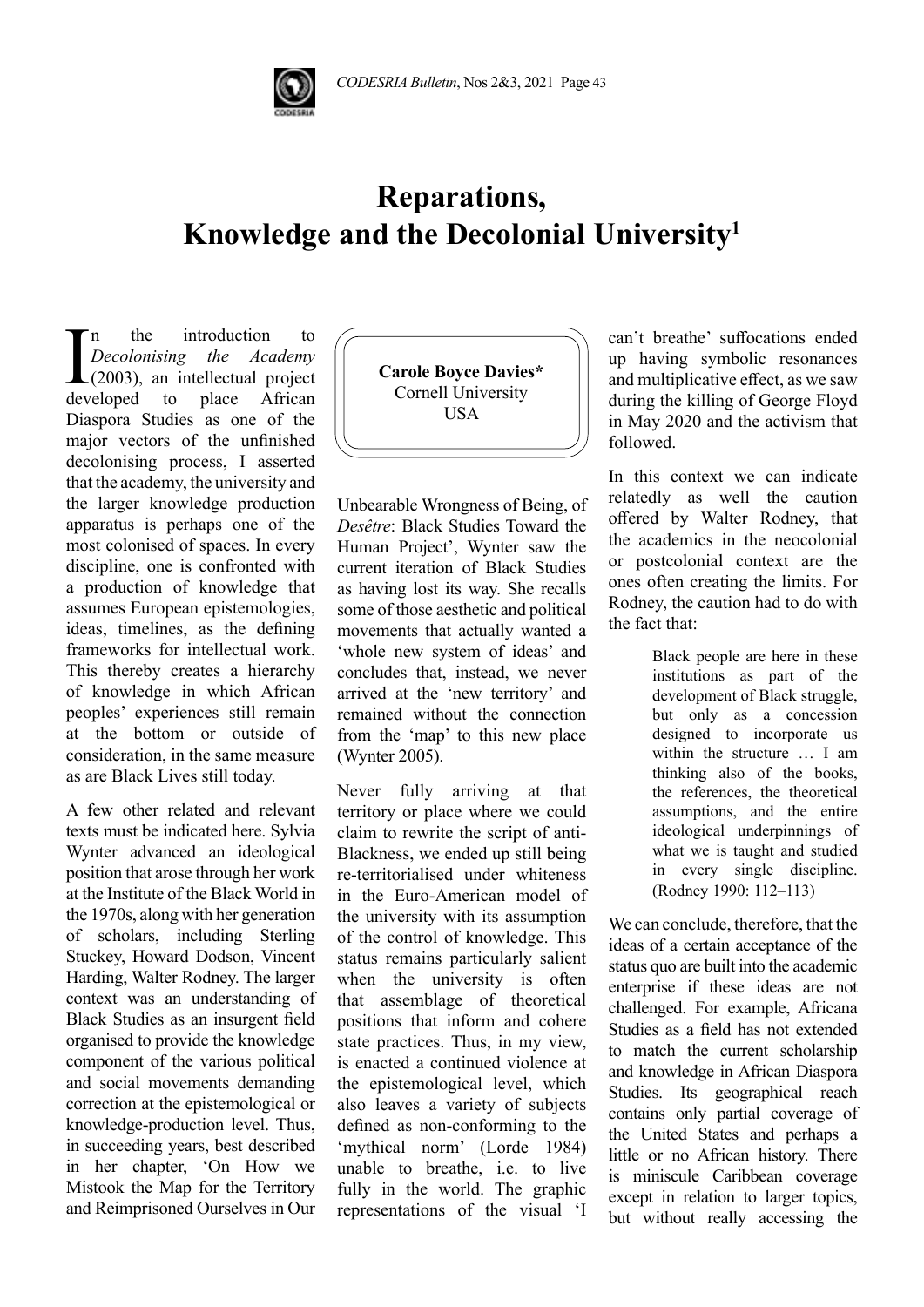full range and breadth of Caribbean Studies as representing not just the archipelagic islands but also the circum-Caribbean and the Caribbean diaspora (Boyce-Davies 2013). Afro-Latin America is often not included in the frameworks of the larger understanding of what is African American in hemispherical context.

Cornell University's Africana Studies, for example, the founding unit in the field, is emblematic of the inability of the field to move outside of the reductions into which the academy has placed this unit. Illustrative of this is the rejection of a Caribbean Students Association request for a minor (Stamm 2020). In this writer's view, this rejection comes across then as amazingly short-sighted in a field which was founded by student demands for studies that challenged the Eurocentric education that was then and still is dominant in the academy. Thus, the current chair's assertion, even as he has written articles about 'global Africa' (Taiwo 2015) in the past, that the Africana model has 'worked for the last fifty years, it has continued to inspire others both within the country and in other parts of the world' (Stamm 2020), leaves no room for innovation or extension or elaboration. Indeed, in the current version of Africana Studies at Cornell, administratively managed by continental African scholars, the rejection of a Caribbean Studies minor indicates a certain myopia, perhaps along with a conservative political orientation or, more generously, a limited understanding of the breadth of the African diaspora, or global Africa as it is called in the Social Sciences. The importance of a field organised then to create an intellectual paradigm that challenges Eurocentric knowledge dominance comes across as not

having evolved. In other words, an innovative field is no longer to innovate again or move out of a colonised status in the academy.

So how do we repair this continuing damage that accepts limitations and begin again to reclaim some of the lost direction, i.e. to go back to our map as it were? First of all, every discipline in the current university context needs minimally a counter-discourse (internal and external) represented within its curricular and research frameworks. Anthropology, for example, cannot continue to deny its gendered colonialist beginnings but should also include the work of Black women anthropologists like Zora Neale Hurston, who still has no real place in the discipline. One can say the same for History and Political Science and the range of fields in Arts and Sciences.

In this regard, in the wake of the Black Lives Matter activism following the killing of George Floyd, calls from students to #DoBetterCornell led Martha Pollack, president of Cornell University, to welcome institutional anti-racist projects. As members of one of the departments that historically maintained an entrenched British imperial white supremacist framing, faculty of colour proposed a change of the name of Cornell's English Department to the Department of Literatures in English. With that change was also assumed a redistribution of its curricular representations, so that medieval and pre-eighteenth-century England would not be the dominant required mandate for students who were majoring in English. My colleague Mukoma wa Ngugi and I argued then, following Ngugi wa Thiong'o et al, 'On the Abolition of the English Department' (1968), that English Departments

have tended to be linked to the advancement, maintenance and acceptance of the culture of the British Empire and are thereby among those institutions complicit in maintaining dominant structural inequities by the very nature of their naming and orientations in terms of what they teach and how they teach that literature. The faculty responses were overwhelmingly favourable and we were pleased that, in a department which included a vibrant body of subjects of inquiry not captured by the current naming, a series of discussions to challenge ourselves and our contexts resulted in a document that our colleagues affirmed, by their signatures, as demonstrating precisely this need to create a 'more just and equitable department'. We asserted then that a move to a Department of Literatures in English would do the following:

- Present a more accurate description of the wide range of literatures that we teach and study already;
- Open the Department to a wider pool of students who see English as limiting their study with us (it leaves us always explaining that an English Department actually does literary studies);
- Move beyond the privileging of 'English' rather than 'Literatures' as the primary descriptor.

We saw this move, while being first among the major universities in the United States and Europe, as also following similar moves at the University of the West Indies, which created a Department of Literatures in English, and other universities like University of Brasilia, which created a Department of Literary Theory and Literatures, both in the early 1990s. This formal change to being named Department of Literatures in English was fully approved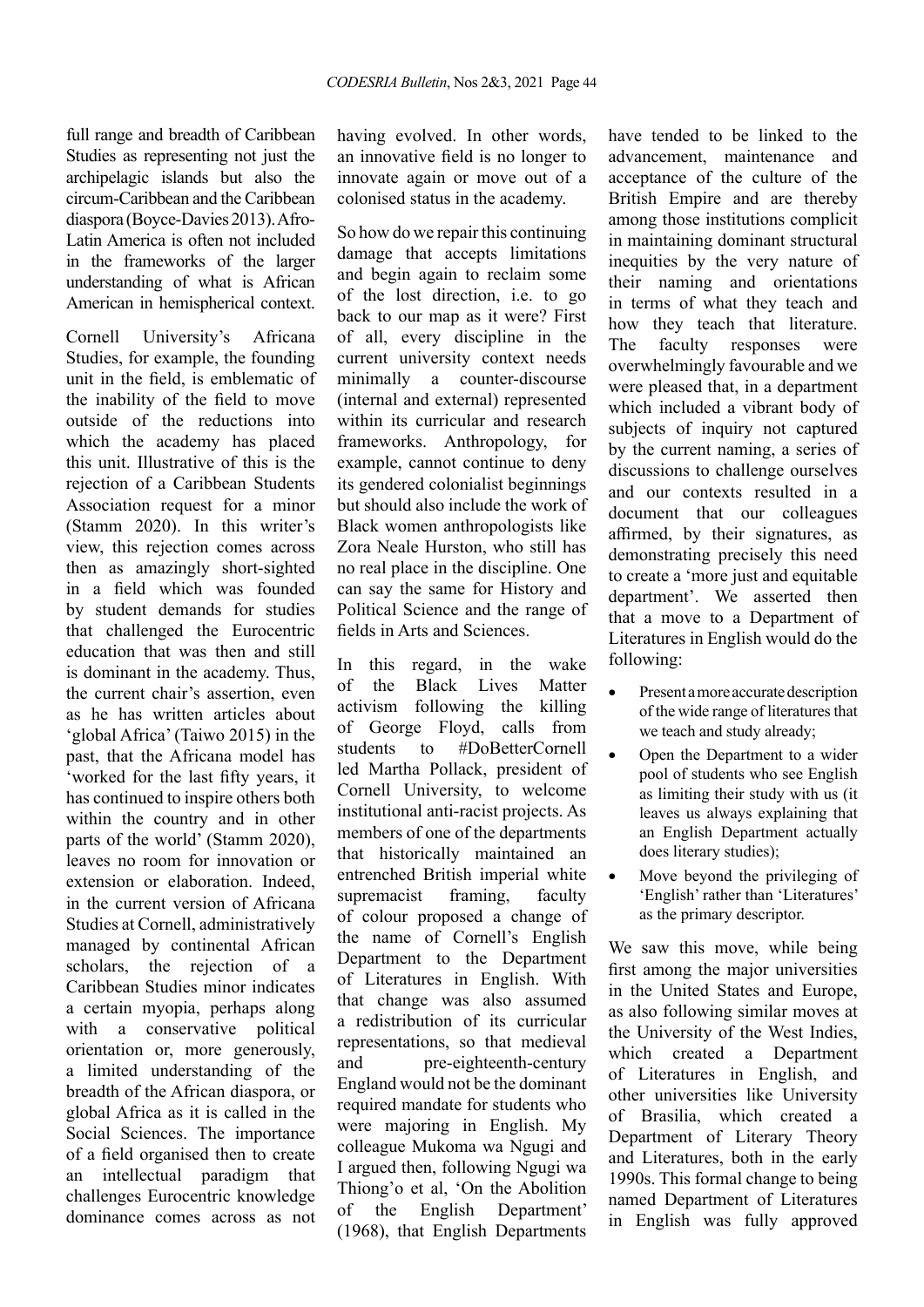by all levels of the university in February 2021, though we learned subsequently that Bryn Mawr College had approved a similar name change in November 2020, influenced by the Cornell move but actually formally occurring in advance of our final approval. They describe the basis of their change as also wanting to demonstrate their 'commitment to de-colonial approaches to literary studies'.

Reparative justice, then, becomes a major and substantial point as we think of an imagined decolonial university. The CARICOM Reparations Commission created a plan, which represents a renewed aspect of an ongoing historical conversation about what is still owed to Black people, approachable from a variety of viewpoints, from the demands of the enslaved for reparations and return to the continent, to Rastafari's continued articulations of the need for those reparations and returns, to those of the National Coalition of Blacks for Reparations in America (N'COBRA) and the current CARICOM reparative justice claims. In fact, if we use the lens of the Black Lives Matter movements, we can assert that all these continuing claims carry at their core the argument that Black lives are often without value in the scheme of national projects and are therefore simultaneously subject to police brutality on the streets and subordination in the academy, and these two sometimes converge. The normalising of Black abjection, then, always has to be challenged and a new reclaimed humanity put back on the table, it seems historically. Thus, it is worth recalling Frantz Fanon (1963) on this point: 'Each generation must, out of relative obscurity, discover its mission, fulfill it, or betray it.'

The CARICOM Ten Point Reparations Plan is listed as follows:

- 1. Full Formal Apology
- 2. Repatriation
- 3. Indigenous Peoples Development Program
- 4. Cultural Institutions
- 5. Public Health Crisis
- 6. Illiteracy Eradication
- 7. African Knowledge Program
- 8. Psychological Rehabilitation
- 9. Technology Transfer
- 10. Debt Cancellation

The claim specific to this discussion of reparative justice is Number 7, an African Knowledge programme. Yet, we hasten to assert right away that a reconfiguration of 'African Knowledge' is one among the group of reparative items that conscious academics in the various iterations of Black Studies can do themselves. While we recognise that several of these reparative justice claims, like debt cancellation, require government intervention, reparations clearly cannot assume that it is only a government-to-people process or the stereotypical handout. Instead, a series of reparative steps to reverse the conditions in which African peoples globally still find themselves must come from multiple directions, including the academy or educational complexes.

Though often still a site of necessary contestation in the institutional academic context in which we work, what is under our control, is the knowledgeproduction area, the epistemic, therefore. I want to linger on knowledge here as it is the centre of what this discussion asserts.

Under the category of African Knowledge, this is what CARICOM states (my emphasis):

The forced separation of Africans from their homeland has resulted in **cultural and social alienation from identity and existential belonging.** Denied the right in law to life, and divorced by space from the source of historic self, Africans have craved the right to return and **knowledge of the route to roots.**

A program of action is required to **build 'bridges of belonging'.** Such projects as school exchanges and culture tours, community artistic and performance programs, entrepreneurial and religious engagements, as well as political interaction, are required in order to **neutralise the void created by slave voyages.**

Such actions will serve to **build knowledge networks** that are necessary for community rehabilitation.

Doing quick cultural analysis as we do, some items jump out right away, as indicated in bold font above: cultural and social alienation from identity and existential belonging; knowledge of the route to roots; building 'bridges of belonging' and neutralising 'the void created by slave voyages'. Cumulatively, then, building 'knowledge networks that are necessary for community rehabilitation' is paramount.

How does all of this matter in the current university, a site for colonised identities as we already know? The decolonial university is clearly an imagined university, an im/possibility in that larger meaning, aspirational nonetheless and therefore possible. A very detailed lecture by Rinaldo Walcott, 'After Equity: "Another University Now"', offers a range of possibilities (Walcott 2021).

As we consider a range of subjects for a larger advancing of knowledge, there remains an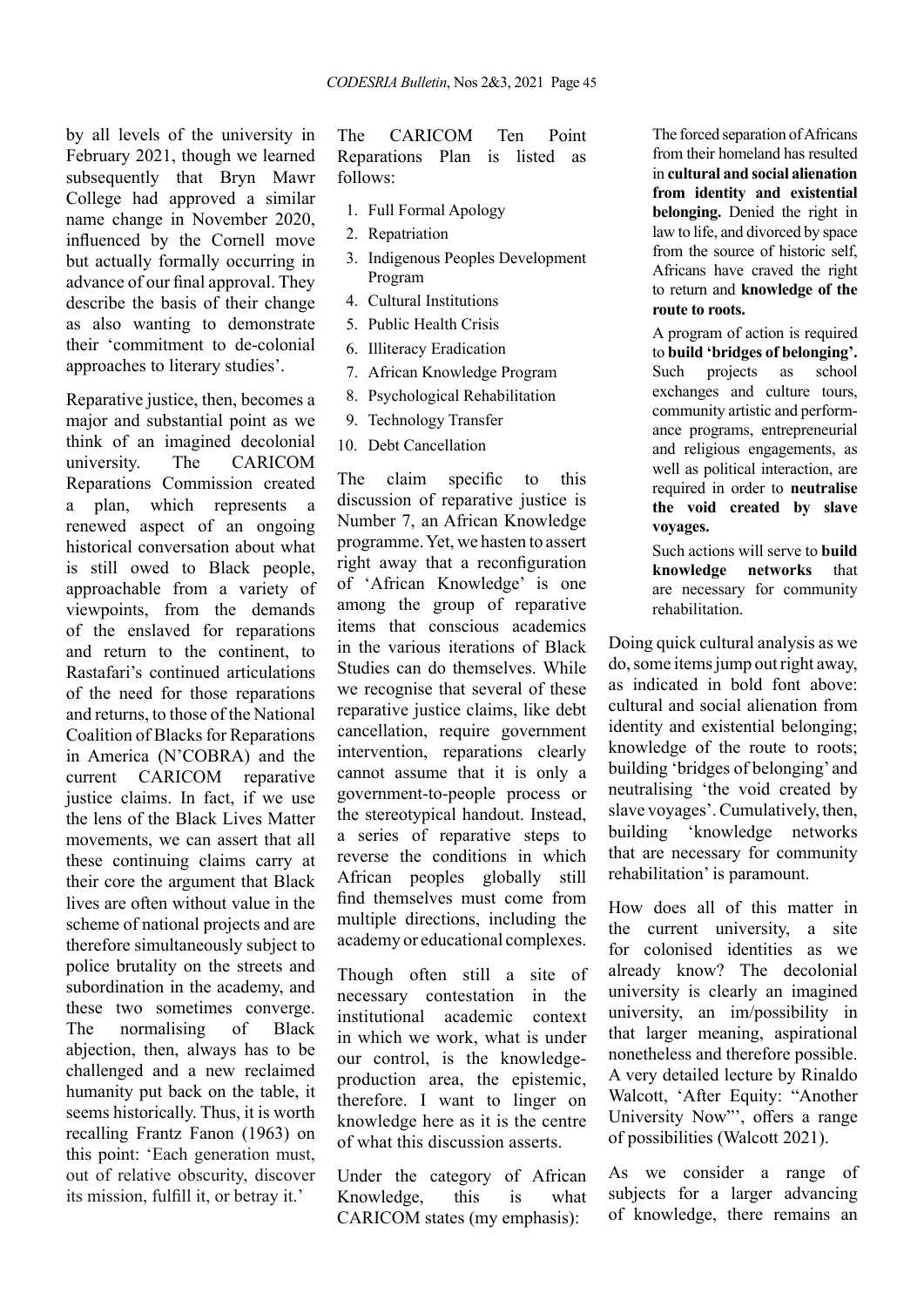incomplete knowledge acquisition process—that continued epistemic violence on our students in the form of missing areas of study, i.e. the what is left out. First of all, the distribution of knowledge should ensure an equality of exchange whereby the scholarship, thinkers and ideas from the global south are more readily available or sourced in the United States and Europe rather than the exportation of knowledge products in the North to South direction only.

My range of suggested reparative possibilities include:

- Going back in history to reclaim an originary impetus, by examining the Black experience throughout the last century, from the 1900 Pan-African conference in London and subsequent Pan-African conferences to the range of forums, meetings, organisation's resolutions and principles and conferences on Black Culture in Paris, Rome, Senegal, Nigeria. All of these included resolutions for the amelioration of the cultural and social alienation indicated in the wake of enslavement and colonialism.
- • Studying and offering means of transforming knowledge from many different fields and angles that include full representations of all contributors from different geographies.
- • Reclaiming the initial impetus of Black Studies centres, programmes, departments and institutes, many of which remain captured by sometimes very specific interests, still battling for space in that same university hierarchy.
- • Creating new paradigms that go beyond the received nation-state formations that dominate now in which primacy is given to each country as opposed to studying these relationally.
- Rewriting the script of Haiti and by extension Black subjectivity in the Americas in general.
- Providing ways to examine contemporary health, food, environmental and wellbeing vulnerabilities of African peoples globally, using models such as those of the Cuban medical system, which has global impact.

Caribbean Studies is often a drop in the academic ocean and rejected even by the leading Africana Studies department. As we have indicated above, the knowledge generated in Caribbean Studies should be one of the key themes or concentrations of Black Studies units anywhere, particularly given the mobile nature of the Caribbean experience and the circulation of its ideas, which impact on the global Black condition. But what about Afro-Asia or Afro-indigeneity in a remodelled reparative knowledge framework? For example, the misguided, limited and distorted understandings of 'caste' in recent publications that deliberately ignored the work of Oliver Cromwell Cox, whose *Caste, Class and Race* is still one of the most advanced analyses of these interconnecting systems of oppression, has to be challenged. In the United States context, African-American Studies should be available in all its historical and socio-economic and cultural relations but with a knowledge that there is also another available African-American (or Afro-Latin American) community in South and Central America.

Perhaps the language of Trans-America, as with Trans-Africa, should be similarly argued. Finally, how does a university respond to its local community's needs? In any given community, the university of necessity has an obligation to represent the largest

range of intellectual interests in the broadest movement of that term but always with an eye to advancing the interests of local Black and indigenous populations in their orbit.

As we move beyond the settlercolonial university, including the University of the West Indies, we can begin to imagine and create the decolonial university. We navigate always between, on the one hand, a past of dignity and legendary greatness, and on the other, the starkness of the initial history of dispossession and economic difficulty, brought on sometimes by horrendous leadership, often in collusion with external actors environment, climate, location. But through it all there remains an amazing resistance of its people matched by an outstanding creativity. We live with a series of conflicting representations, but above all a definition of an unrelenting humanity for African people, from what it takes to survive in the harshest conditions to how one begins again after everything falls apart, to how one lives a life of beauty and joy in spite of institutional and state-level attempts at continued subordination.

**\* Carole Boyce-Davies** is the H.T. Rhodes Professor of Humane Letters and Professor of Africana Studies and English at Cornell University. She is the author of the prize-wining *Left of Karl Marx. The Political Life of Black Communist Claudia Jones*  (2008); the classic *Black Women, Writing and Identity: Migrations of the Subject* (1994); *Caribbean Spaces. Escape Routes from Twilight Zones* (2013) and a bilingual children's story, *Walking*/ *An Avan* (2016/2017) in Haitian Kreyol and English. In addition to over a hundred essays, articles and book chapters, Dr Boyce-Davies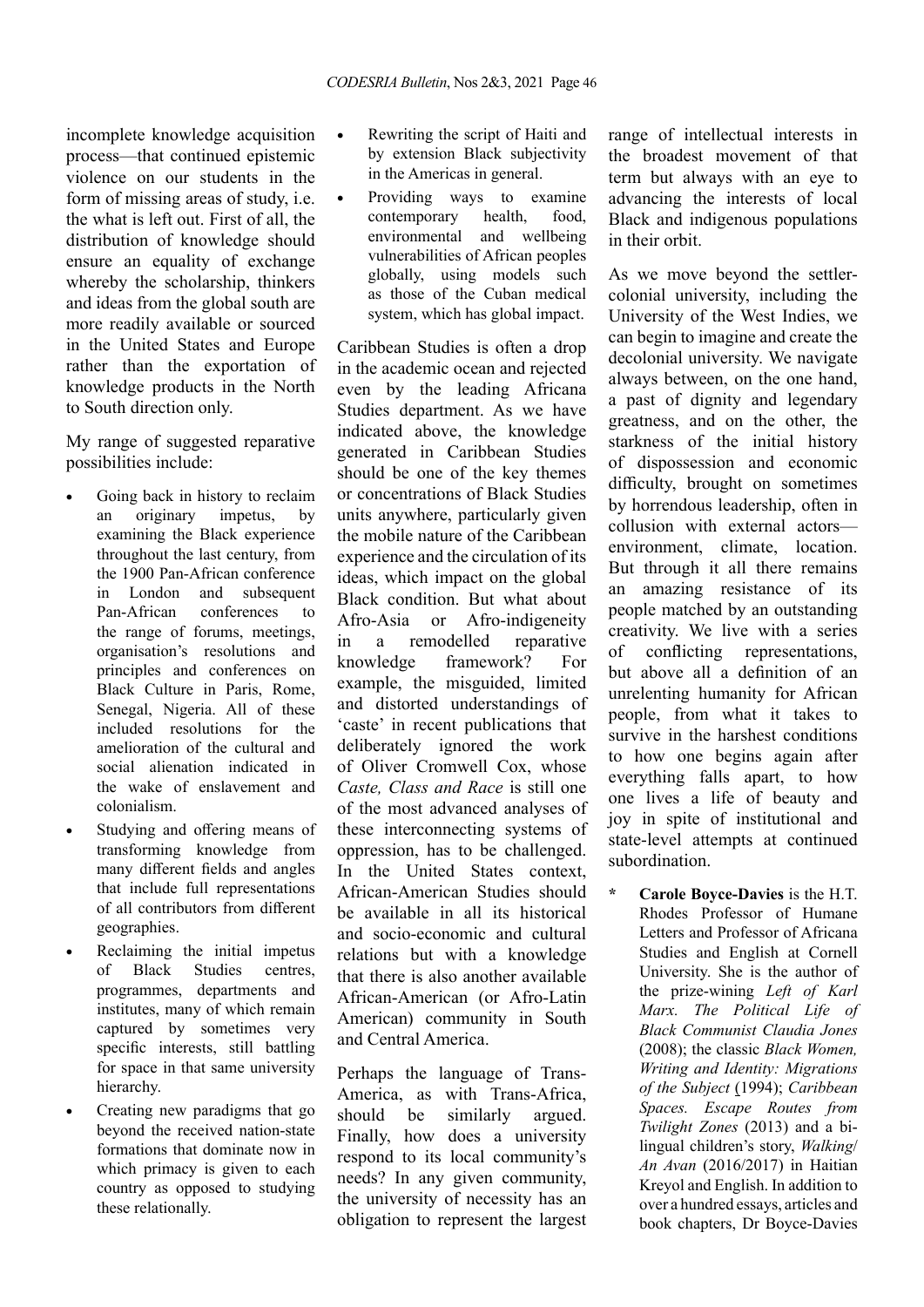has also published thirteen critical editions on African, African Diaspora and Caribbean literature and culture, such as the twovolume collection of critical and creative writing, *Moving Beyond Boundaries* (1995): *International Dimensions of Black Women's Writing* (volume 1), *Black Women's Diasporas* (volume 2); the three-volume *Encyclopedia of the African Diaspora* (Oxford: ABC-CLIO, 2008) and *Claudia Jones Beyond Containment: Autobiographical Reflections, Poetry, Essays* (2011). A member of the scientific committee for UNESCO's updated *General History of Africa*, she edited the epistemological forum on Global Blackness for the African Diaspora volume. Her forthcoming contracted monograph is titled *Alternative Presidents. Black Women's Right to Political Leadership*.

## **Note**

1. A preliminary version of this paper titled Towards a Decolonial University, which included the place of Haiti in academic frameworks, was presented at the inauguration of the Haitian Studies Institute at Brooklyn College in 2016, and the current version which linked it to reparative justice at the The University in an Age of Activism forum, organised by the University of the West Indies, December 2020.

## **Bibliography**

Boyce Davies, C., 2020, Response to 'Africana Department Refuses to Support Creating Caribbean Studies Minor', *The Cornell Daily Sun*, 13 November. Available online at https://cornellsun.com/2020/11/13/

guest-room-re-africana-departmentrefuses-to-support-creatingcaribbean-studies-minor/. Accessed 3 June 2021.

- Boyce Davies, C. and Gadsby, M., Peterson, C. and Williams, H., eds, 2003, Introduction, 'Advancing the Process', *Decolonising the Academy: African Diaspora Studies*, Trenton, NJ: Africa World Press, pp. ix–xvi.
- CARICOM Reparations Commission (CRC), 2014, CARICOM Ten Point Plan for Reparations Justice. Available online at [https://](https://caricom.org/caricom-ten-point-plan-for-reparatory-justice/) [caricom.org/caricom-ten-point](https://caricom.org/caricom-ten-point-plan-for-reparatory-justice/)[plan-for-reparatory-justice/](https://caricom.org/caricom-ten-point-plan-for-reparatory-justice/).
- Cox, O. C., 1948, *Caste, Class and Race*. *A Study in Social Dynamics*, New York: Doubleday.
- Fanon, F., 1963, On National Culture, in *The Wretched of the Earth*, Paris: Présence Africaine, pp. 206–248.
- Flaherty, C., 2021, Not the Queen's English Department, *Inside HigherEd*, 15 February 2021. Available online at [https://www.inside](https://www.insidehighered.com/news/2021/02/15/english-departments-rethink-what-call-themselves)[highered.com/news/2021/02/15/](https://www.insidehighered.com/news/2021/02/15/english-departments-rethink-what-call-themselves) [english-departments-rethink](https://www.insidehighered.com/news/2021/02/15/english-departments-rethink-what-call-themselves)[what-call-themselves](https://www.insidehighered.com/news/2021/02/15/english-departments-rethink-what-call-themselves). Accessed 3 July 2021.
- Lorde, A., 1984, Age, Race, Class, and Sex: Women Redefining Difference, in *Sister Outsider*: *Essays and Speeches of Audre Lorde*, Berkeley, CA: The Crossing Press, pp. 114–123.
- Ngugi wa Thiong'o, Lo Liyong, T. and Owuor-Anyumba, H., 1968, On the Abolition of the English Department, Internal Memo, University of Nairobi, 24 October 1968, and in Ngugi, J., 1972, *Homecoming: Essays on African and Caribbean Literature, Culture and Politics*, London, UK: Heinemann, pp. 145–50.
- Rodney, W., 1990, *Walter Rodney Speaks: The Making of an African Intellectual*, Trenton, NJ: Africa World Press*.*
- Stamm, K., 2020, Africana Department Refuses to Support Creating Caribbean Studies Minor, *The Cornell Daily Sun*, 2 November. Available online at https:// cornellsun.com/2020/11/02/ africana-department-refuses-tosupport-creating-caribbean-studies-minor/.
- Táíwò, Olúfémi, 2015, Looking Back, Facing Forward: (Re)- Imagining a Global Africa, *The Black Scholar*, Vol. 45, No. 1, pp. 50–68.
- Walcott, R., 2021, After Equity: 'Another University Now', talk given at Kansas University Department of African and African-American Studies speaker series, Diversity: Its History & Purpose Speaker Series, 4 March. Available online at [https://www.youtube.com/](https://www.youtube.com/watch?v=-1Zv1OHKpkA) [watch?v=-1Zv1OHKpkA](https://www.youtube.com/watch?v=-1Zv1OHKpkA).
- Wynter, S., 2005, On How we Mistook the Map for the Territory and Reimprisoned Ourselves in Our Unbearable Wrongness of Being, of *Desêtre*: Black Studies Toward the Human Project, in Gordon, L. R. and Gordon J. A., eds, *Not Only the Master's Tools: African American Studies in Theory and Practice*, New York: Routledge, pp. 107–169.